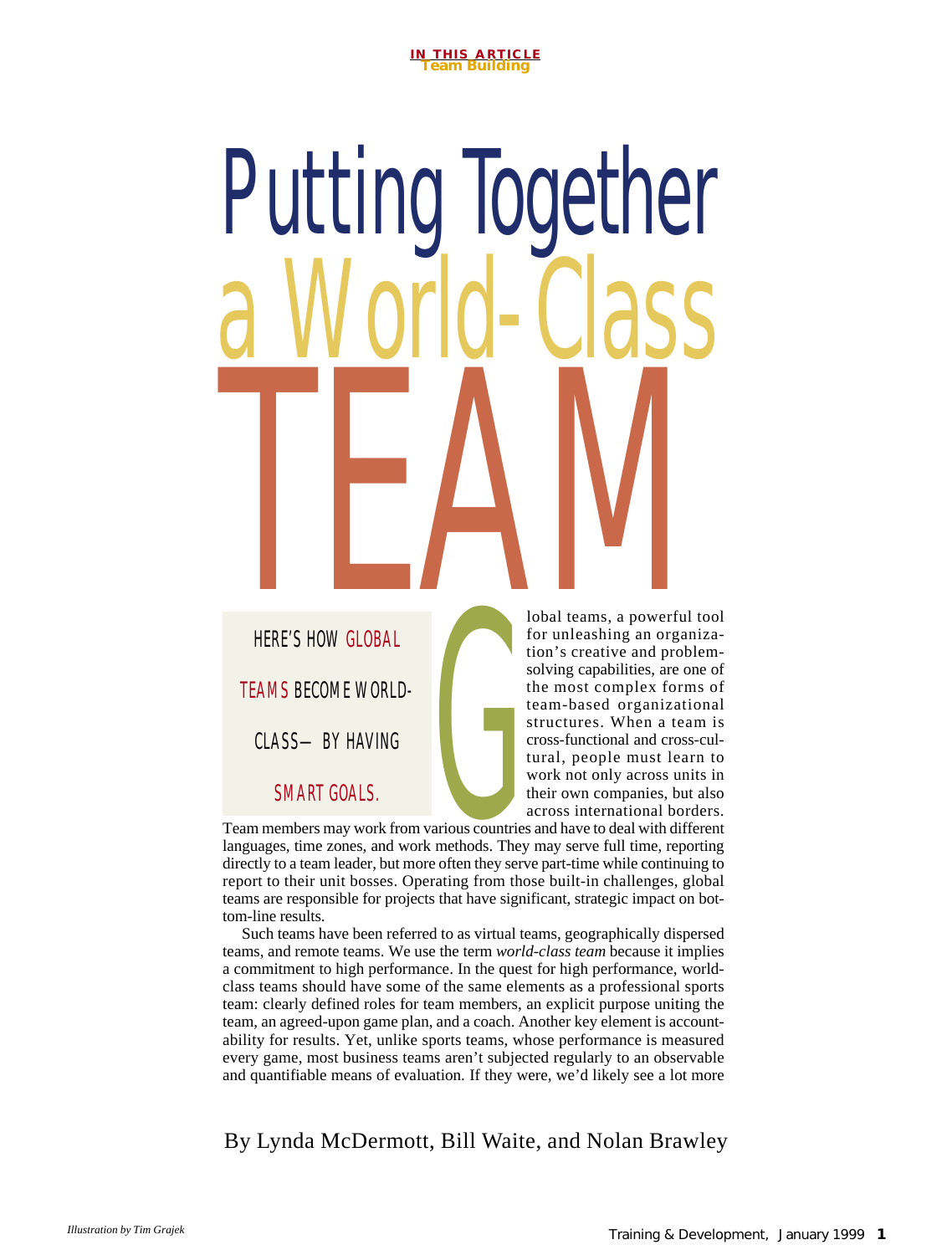training, practice, coaching, and attention to performance.

A commitment to high performance is the foundation for a training and consulting initiative we developed over the past several years and call the Team Development System for World-Class Teams. It addresses the unique challenges of professionals and managers who work in global cross-functional or cross-cultural teams. A key aspect of the system is to establish the means to measure performance. That requires transcending team development for its own sake and trying to achieve the high performance and breakthrough results necessary for businesses to be competitive.

# **SMART Goals**

In forming a world-class team, the measurement process should start early when the team sets specific goals that relate mostly to the outcomes or products the team will produce. The goals must be aligned with the team's charter (its reason for existence) and with organization-wide goals. The goals serve as benchmarks for which the team will be held accountable by its sponsor and each key stakeholder group—those parties that have a vested interest in the team's success.

All team members and key stakeholders should be part of the goal-setting process, if they are to be committed to team outcomes. Prior to setting goals, the team leader, with appropriate participation from team members, should meet with the sponsor and key stakeholders to develop a clear understanding of their needs and expectations. Around those, the team can shape its vision or strategic plan—the broad and inspirational description of the value-added contributions that the team intends to provide over its life span.

Once the vision or strategic plan is established, the team can use what we call a Team Goal Development and Alignment process to bring focus, discipline, and structure to its goal-setting procedures and to provide a mechanism for monitoring team performance. This process recognizes that teams exist in an organizational context and, accordingly, their performance goals should align with those of other organizational units.

Generally, these levels of performance goals should be aligned: ❑ organizational—strategic measures for which the company is held accountable,

# The measurement process should start early when the team sets specific goals that relate mostly to the outcomes or products the team will produce.

such as ROI, profits, and market share ❑ team—quantitative and qualitative goals that measure the work produced by either business-unit teams or global teams that support corporate strategy ❑ individual—goals that measure the results of each team member and the team as a whole.

The aim of the Team Goal Development and Alignment process is to provide a common purpose and direction for the team. The active involvement of all team members encourages a sense of ownership and accountability, and thus motivates the team's full commitment. Not all team decisions require consensus, but a world-class team's decisions about its goals must be consensual. The team also needs to involve its sponsor and key stakeholders, if only to ensure their buyin and support as the team works to achieve goals.

Here are the major steps in the Team Goal Development and Alignment process.

**Step 1: Establish the team's driving goal.** This means identifying the primary result towards which team resources should focus for the year. For example, a European product team we worked with set the driving goal "to ensure that the product and targeted countries were ready, from all aspects, for a successful launch."

It's important in the goal-setting process to stay focused on accomplishments and results, not the activities used to achieve them. It's essential to link the results directly to organizational goals. For example, if market share is a driving organizational goal and a team sees market share for a particular product slipping in Asia, its driving goal might be "improve product market share in Asia." **Step 2: Identify critical success factors.** You need to pinpoint the major issues or areas that require the team's focus in the year ahead. The European product marketing team mentioned in step 1 selected as its critical factors product registration, commercialization, clinical development, evergreening (extending the life cycle of the product), and team development.

For a reengineering team project, the critical success factors might be cycle time, costs, and customer service. Others might be revenue enhancement, market share gain, and employee satisfaction. For all world-class teams, we would include team performance as a critical success factor.

**Step 3: Set no more than 10 priority goals.** The rationale for no more than 10 main goals for the year reflects a common complaint among team members, particularly in new teams, that their initial work program is overly ambitious. We strongly suggest limiting goals to a top 10 to help avoid substandard team performance or burnout, and to leave room for strategic opportunities that emerge. If a team has part-time members, 10 goals may be too many.

When determining priorities, a team should specify a particular goal in an area it has identified as a critical success factor. For example, if cost is a critical success factor, the team could set "reduce production costs by 10 percent" as a specific goal. For the critical success factor employee satisfaction, the goal could be "improve 1999 employee survey results by 15 percent in all categories."

**Step 4: Create a team accountability matrix.** The matrix should show that each team member, including the team leader, takes the role of "goal leader" for a particular goal. The matrix identifies each goal, the team member assigned as goal leader, and the team members who will provide support. The result is a picture of accountability, showing how team responsibilities are allocated among team members. By scanning across the matrix, you can see whether the responsibilities are balanced equitably.

The goal leader ensures that his or her assigned goal has a specific set of objectives, a work program, and sufficient team resources for achieving the objectives. The goal leader also ensures that the goals, when translated into workable objectives, must be SMART—specific, measurable, action-oriented, realistic, and time-bound. They also must be possible to accomplish, must fulfill the team's charter and vision or strategic plan, must meet sponsor and stakeholder expectations, and must leap over obstacles and describe a positive future that is different.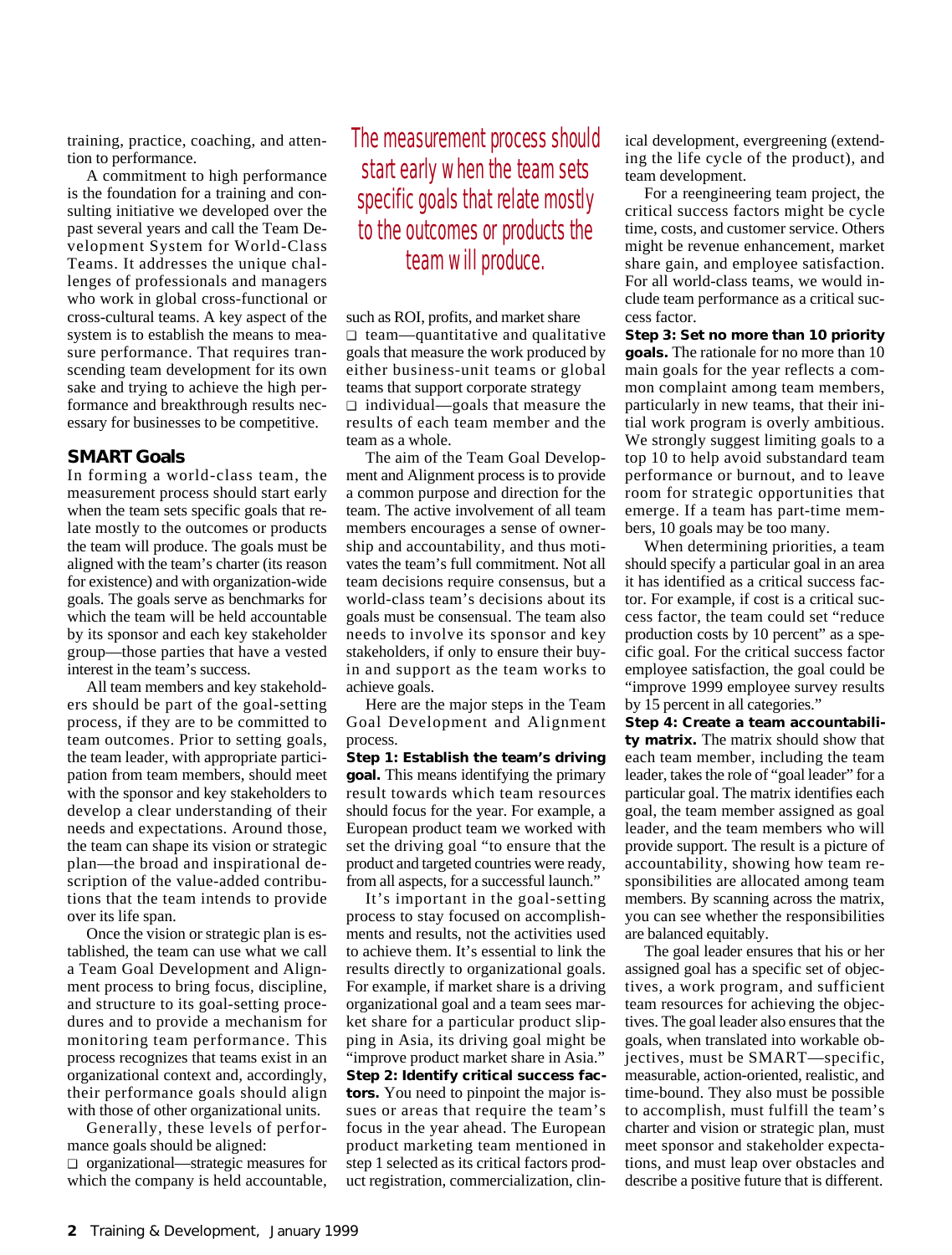One product team identified "meet or exceed sales expectations" as a team goal. That fit four of the criteria above, but didn't pass the SMART test. After reviewing several factors affecting the achievement of the goal, the team included an actual sales dollar figure and a deadline: "Meet or exceed \$1.5 million in sales for this product by year's end." Now, the goal was SMART.

But what about a goal such as "ensure strong product image"? That's hard to make SMART because it's not totally objective. The team could focus on certain marketing or promotional efforts, such as publishing articles about the product. But, however tempting it might be to resort to the measurement approach "I'll know it when I see it," even the most subjective goals need a measurable standard.

Tangible goals are the first glue test for a global team. Without alignment of purpose and perceived need to work together to achieve goals, collaboration won't happen, and the team won't become worldclass. In fact, a primary element that differentiates a world-class team from a work group is that the former is committed to and accountable for achieving a common set of goals. Generating that is the underlying purpose and chief benefit of the Team Goal Development and Alignment process.

For example, we worked with product teams that used the process to focus their goals around the need to reduce product registration time. They went from a global team to a regional team to a country team. In effect, they achieved a cascading alignment process that got total buy-in at each level, which ultimately resulted in registering the product two to three years earlier than usual.

The goal alignment process can also be a particularly effective communications and performance management tool with world-class teams, whose members are often connected to different business units. In such situations, it can alleviate the tension and "caught in the middle" syndrome that team members frequently experience when trying to please multiple bosses who keep shifting priorities and demands on their time.

For example, a product manager who works for two different product teams while reporting directly to the project management department: If all three teams to which she reports participate in the Team Goal Development and Align-



ment process, she ends up with a clear work plan for the year and a realistic allocation of her time commitment to each boss. Any changes that become necessary can be negotiated against her established work plan and time allocation. In addition, those represent objectives by which her manager can evaluate her performance.

Though we have emphasized the benefits of this management tool with crossfunctional/cross-cultural teams, it also can be useful for aligning executive teams, staff support departments, and human resources. Ruth Diem, director and vice president of HR for Hearst Magazines, points out some added advantages of the process: "We expected the team process to help bring focus to our team's work and get every team member on board and accountable for results that would add to the bottom line. What we didn't expect was the real team building aspect."

#### **Measuring success**

In the excitement of team formation, getting the members to spend time and energy on developing their goals and work program isn't usually a problem. Worldclass team members are achievementoriented, and the goal alignment process provides them with their agenda. The challenge is to also develop (and enforce) a process by which the team will review and evaluate its progress and results beyond goal achievement. For that, the team must establish and use other measures of success. We suggest measures that indicate whether a team has

truly added value to the organization, as perceived by key stakeholders.

For example, with an organization that had formed cross-functional/

cross-cultural teams to launch several new products over an 18-month period, we asked the three sponsor groups to define how they would measure the success of these teams after one year. Here are some of their responses:

❑ "products launched ahead of schedule"

❑ "reduced cost of

launches"

❑ "creative, nontraditional ways to reach target

markets"

❑ "realized or exceeded sales and product and launch objectives"

- ❑ "improved market share"
- ❑ "enhance company image"

❑ "more international awareness among managers."

In measuring the success of a team, these questions are critical:

❑ Are the team's work products (goals) meeting key stakeholders' needs and expectations? (team performance)

❑ Is the team becoming more competent at doing its work—making decisions, creating outputs, effecting change? (team process)

❑ Are individual team members learning and benefiting from their personal and professional growth by serving on the team? (team members)

To determine the specific measures of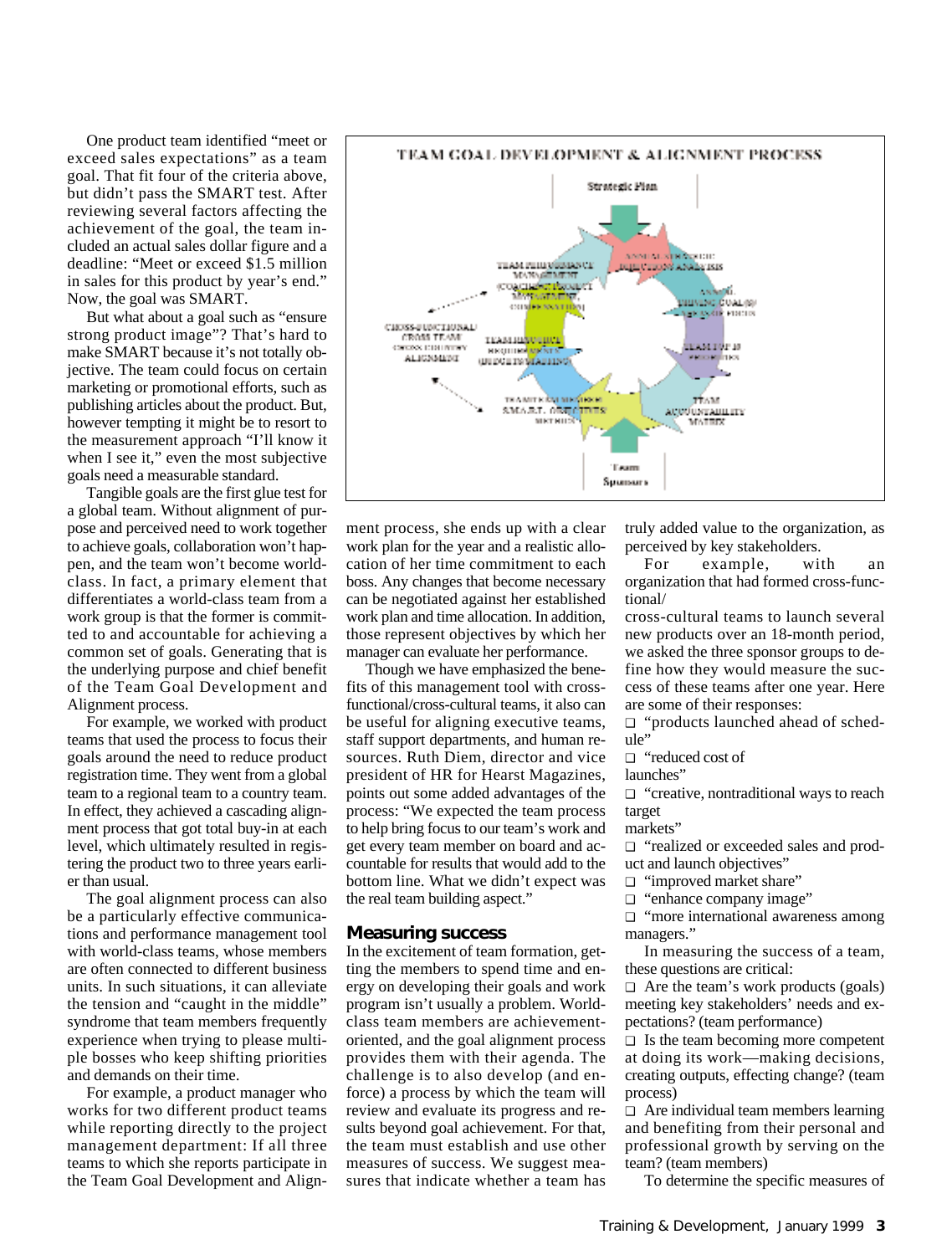success for a particular team beyond its stated goals, we recommend bringing the team together with a sponsor and other key stakeholders early in the team's formation. At this meeting, brainstorm ideas for appropriate measures. To paraphrase, you can't please all of the people all of the time, only some of the people some of the time. That's adequate when selecting measures of success, though it is important to elicit everyone's perspective. You also need to develop some criteria as another set of benchmarks. The final selection of key measures should

reflect the combined or collective interests of all stakeholders (including the team and its members), along with any significant criteria that address the unique interests of each stakeholder group.

In our work with world-class teams, we categorize and convert the criteria into a customized assessment questionnaire and rank each item. This Measures of Success Survey assigns priority to the different criteria, which are then used as a basis for evaluating team performance at various progress points. (See the box.)

Keep in mind that the work of whitecollar knowledge workers, who typically make up world-class teams, is often difficult to measure. Measures of success should enable you to gauge the impact of an extensive team-based structure. For example, as with Kirkpatrick's four-level evaluation model, you want to measure the following:

❑ reaction (the perceived level of satisfaction and acceptance regarding the team)

❑ learning (increased knowledge or skill development)

❑ behavioral changes (organizational or individual, brought about by the team's existence)

❑ results (produced by the team, in which any change is linked to some form of objective organizational results).

Kirkpatrick's premise is that a measure should be as close as possible to bottomline results, but he also recommends not limiting measures to purely financial results. As the number crunchers in your organization can tell you, ROI and other economic measures don't necessarily cap-

# **Measures of Success: Sample Survey Items**

*Category: Team Processes*

❑ Provide timely responses to internal and external information requests.

❑ Actively use technology to link major markets.

## *Category: Commercialization*

❑ Obtain market research and industry information to gain insight into the competition.

❑ Develop strategies that shorten peak commercial potential.

#### *Category: Worldwide Strategy*

❑ Effectively translate country and customer needs into business strategies and objectives.

❑ Understand and communicate the impact of diverse cultures, competition, economics, market strategies, and practices.

> ture all of a company's strategic objectives and are mostly lagging indicators, which aren't a good diagnostic tool. So, those hard-nosed business indicators such as ROI (as opposed to mushy, humanistic measures of success) don't necessarily suffice as definitive measures of results.

## **Why measures matter**

The ultimate reason for any team assessment is to improve performance. Yet, even when a team willingly devotes itself to identifying its measures of success, it may encounter resistance when it's time to do the actual measuring. Team members, sponsors, and stakeholders may try to postpone, dodge, or impede the evaluation mainly due to the all-too-human concern about culpability. If it's found that the team didn't succeed, people may wonder: "What happens to me (or my department, my business unit, and so forth)?"

The best way to overcome any resistance is first to view the issue as a matter of organizational learning and performance management. Focus squarely on learning, involve all relevant parties, and manage the process.

We recommend that a team convene, at least at mid-year, for what we call a Team Learning Stop. That includes assessing goals, celebrating significant accomplishments, and taking a hard look at any critical performance gaps. Effective handling of this type of review requires that you minimize people's defensiveness and maximize team dialogue around problem solving and learning. You may find that the original goals were unrealistic, given

the resources, or that external forces made the goals less desirable. Or you may find that some element of a team member's performance or the team process is causing a performance gap, which the team can address and resolve.

The input of sponsors and stakeholders into the evaluation is also important. When the focus is learning, the process must be an exchange, not a one-way pronouncement from people in positions of authority outside the team. If the sponsors and stakeholders have the opportunity to provide feedback

about how well the team is meeting their expectations, the team should be allowed to respond to that feedback. Equally, sponsors and stakeholders need to take responsibility for their role in the team's success. In our work with world-class teams, we've developed a stakeholder scorecard that lets team members assess sponsor-stakeholder performance.

An excellent example of a formal learning exchange can be found in a group of world-class teams at Pfizer Pharmaceuticals. In December 1996, we worked with Pfizer management to launch a series of Global Development Teams, including the team that introduced the drug Viagra. The teams were made up of cross-functional and cross-cultural members from Europe, Asia, Latin America, Canada, and the United States. In June 1998, representative team members and key stakeholders convened for a one-day conference. Though the primary purpose was to share best practices, another core objective was to gauge how well the teams had been performing with respect to stakeholders' expectations and to elicit action proposals (based on specific performance feedback) to keep the teams moving forward.

Some stakeholders cited a need to improve cross-communication and the coordination of efforts and resources as a key expectation. In turn, action proposals ranged from technology-based solutions (such as developing a shared computer database) to specific ways to increase personal interaction for education and information transfer (such as setting meeting guidelines).

From informal conversations with par-